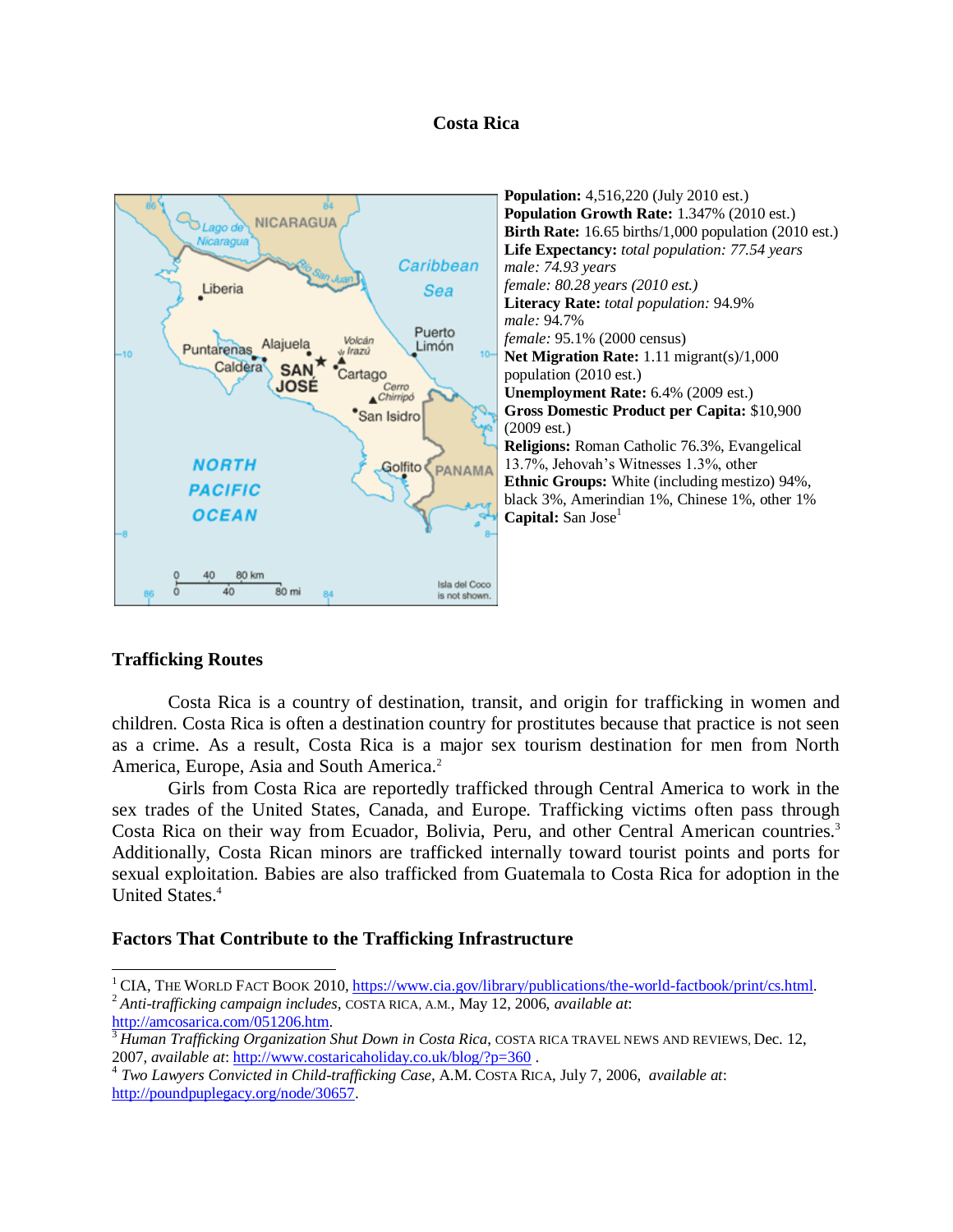The most significant societal factor promoting human trafficking is poverty. Poverty in Costa Rica has remained at a rate of around 20 percent for nearly 20 years. The strong social safety net that the government originally put in place to deal with the problem has eroded due to increased financial constraints on government expenditures.<sup>5</sup> Sixteen percent of the Costa Rican population currently lives below the poverty line.<sup>6</sup> Poverty often is associated with illiteracy, limited employment opportunities, and bleak financial circumstances for families. Children and women in these families become easy targets for prostitution and commercial sexual exploitation.<sup>7</sup>

Costa Rica's popularity as a tourist destination is linked with its reputation as a destination for sex tourists, many of whom seek to exploit children. As Costa Rica has increased efforts to promote its tourism industry, sex tourism has risen as well.<sup>8</sup> In addition, Costa Rica's laws and law enforcement mechanisms offer child sex tourists the impunity and anonymity they are looking for.<sup>9</sup> There is less police control in child sex tourism areas and much local corruption. The Internet has also facilitated the recent rise in child sex tourism by providing a convenient marketing channel. <sup>10</sup> In addition, laws on prostitution make establishments relating to the sex industry easily accessible. Since prostitution is legal for those 18 and older, minors can be easily hidden in Costa Rica's line of sex work. San Jose's many sex services can be located through tour guides, making prostitution accessible and profitable and, therefore, the exploitation of minors easy as well.<sup>11</sup> Costa Rica is the No. 1 destination in Central America for sex tourism. It is estimated that out of more than a million tourists visiting the country each year, at least 5,000 people travel to Costa Rica with the intent to have sex with minors. The majority of these tourists come from the United States and Western Europe.<sup>12</sup>

The high earnings of the human trafficking business in Costa Rica are another factor that promotes trafficking. It has been reported that the trafficking of one person could bring in a profit of up to \$10,000, with the Costa Rican operation receiving approximately 20 percent of the amount.<sup>13</sup> With a suspected 25 to 40 people being smuggled through and into Costa Rica every week, this generates a massive amount of income.<sup>14</sup>

Cultural factors also influence the vulnerability of women and children to human trafficking. Throughout Central America, *machismo* attitudes are prevalent. Women are often viewed as sexual objects. Traditional prejudices, sexual harassment in the workplace, domestic violence, and the de facto inequalities between men and women put women at risk for

 $\overline{a}$ 

<sup>5</sup> CIA *supra* at 1.

<sup>6</sup> CIA *supra* at 1.

 $7 \text{ U.S.}$  Department of Justice, Child Exploitation and Obscenity Section, Child Sex Tourism (2007), *available at*: [http://www.usdoj.gov/criminal/ceos/sextour.html.](http://www.usdoj.gov/criminal/ceos/sextour.html)

<sup>8</sup> Tim Rogers, *Sex Tourism Thrives in Costa Rica,* GLOBAL TRAVEL INDUSTRY NEWS, Oct. 14, 2009, *available at*: <http://www.eturbonews.com/12278/sex-tourism-thrives-costa-rica>

<sup>9</sup> Paul Jeffrey, *Sex Tourism Plagues Central America*, UNITED METHODIST WOMEN RESPONSE MAGAZINE, *available at*: [http://gbgm-umc.org/response/articles/sextourism.html.](http://gbgm-umc.org/response/articles/sextourism.html)

<sup>10</sup> DOJ *supra* at 7.

<sup>11</sup> AMERICAN ANTI-SLAVERY GROUP (IABOLISH), COUNTRY REPORT: COSTA RICA (2008), *available at*: [http://www.iabolish.org/slavery\\_today/country\\_reports/cr.html.](http://www.iabolish.org/slavery_today/country_reports/cr.html)

<sup>12</sup> Jeffrey *supra* at 9.

<sup>&</sup>lt;sup>13</sup> *Human Trafficking Organization Shut Down in Costa Rica*, COSTA RICA TRAVEL NEWS AND REVIEWS, Dec. 12, 2007, *available at*: [http://www.costaricaholiday.co.uk/blog/?p=360.](http://www.costaricaholiday.co.uk/blog/?p=360)

<sup>14</sup> *Id*. at 13.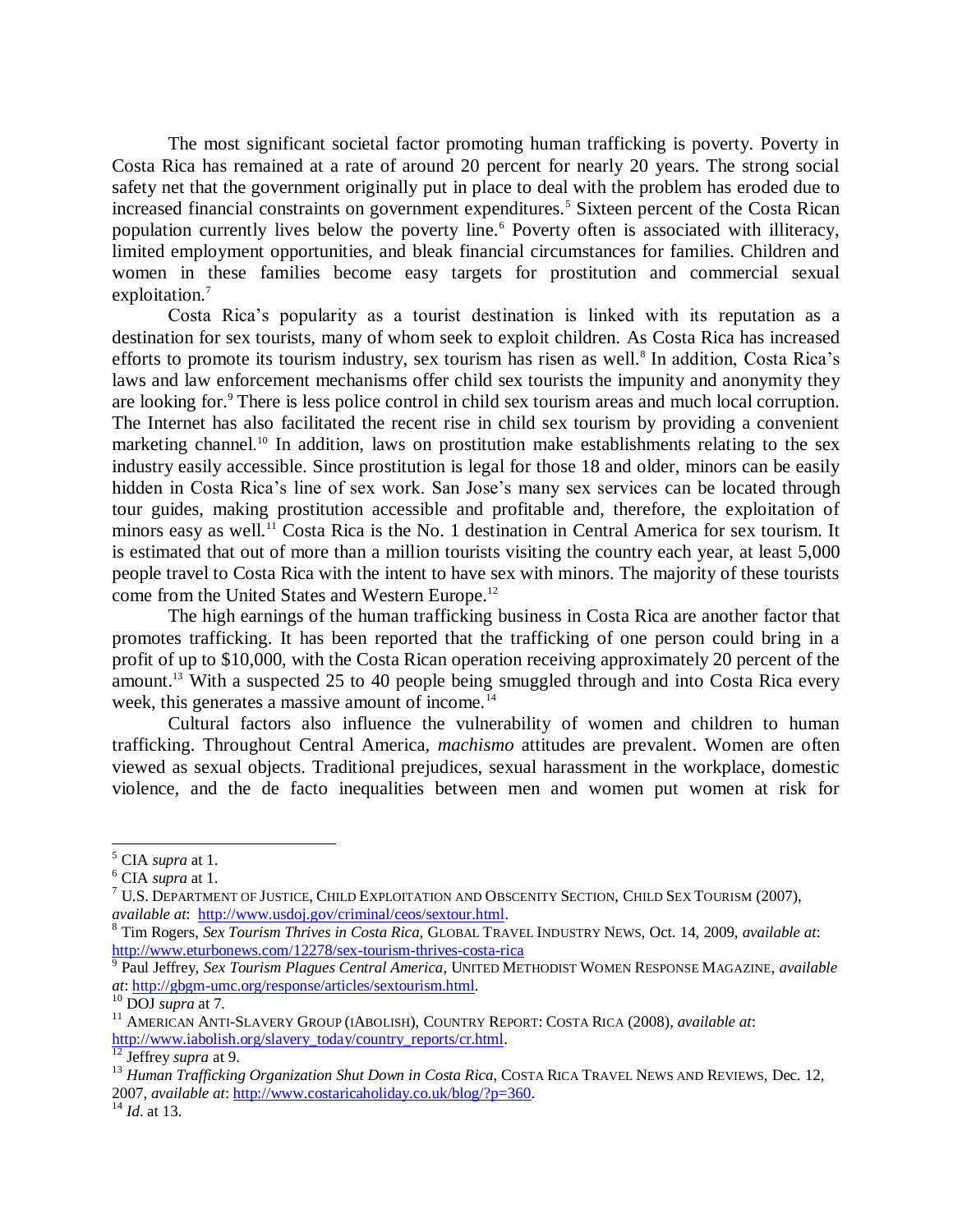exploitation.<sup>15</sup> Interfamily violence, family breakdown, and poverty also push young people to leave their homes and communities to search for better lives.

# **Forms of Trafficking**

Trafficking for purposes of sex tourism, prostitution, and pornography are the most common forms of human trafficking in Costa Rica.<sup>16</sup> Trafficking is particularly prevalent in urban areas. Statistics indicate that the average age of victims trafficked into prostitution is twelve.<sup>17</sup> According to Casa Alianza, young women and children are most at risk.

To a lesser extent, children are also trafficked for illegal adoption, within Costa Rica and internationally. In March 2004, authorities broke up an illegal adoption ring that paid mothers to give up their babies. The children had been sold for as much as \$10,000. The 14 people arrested included a judge from Liberia, a lawyer, and two social workers. The raid confirmed that a sale of at least 3 children took place.<sup>18</sup>

# **Government Responses**

 $\overline{a}$ 

The criminal code prohibits promoting or facilitating the prostitution of individuals of either sex<sup>19</sup> and pimping (securing clients for a prostitutes), as a means of livelihood.<sup>20</sup> The code also prohibits "trafficking in women and minors," stating that "one who promotes or facilitates the entry to or exit from the country of women or minors of either sex to practice prostitution shall be punished by imprisonment of three to six years."<sup>21</sup> The penalty is four to 10 years imprisonment in cases of aggravated circumstances, such as cases involving deceit, violence, abuse of authority, or other means of intimidation or coercion or cases in which the perpetrator is an ancestor, descendant, husband, sibling, or guardian or is in charge of the education, care, or custody of the victim.<sup>22</sup> The criminal code punishes the production of pornographic materials using minors by imprisonment for three to eight years. $^{23}$ 

<sup>&</sup>lt;sup>15</sup> MONICA O'CONNOR AND GRAINNE HEALY, THE LINKS BETWEEN PROSTITUTION AND SEX TRAFFICKING: A BRIEFING HANDBOOK (2006), *available at*: [http://action.web.ca/home/catw/attach/handbook.pdf.](http://action.web.ca/home/catw/attach/handbook.pdf)

<sup>16</sup> ALICIA BURKE, STEFANIA DUCCI, GUISEPPINA MADDALUNO, UNITED NATIONS INTERREGIONAL CRIME AND JUSTICE RESEARCH INSTITUTE (UNICRI), TRAFFICKING IN MINORS FOR COMMERCIAL SEXUAL EXPLOITATION: COSTA RICA (2005).

<sup>&</sup>lt;sup>17</sup> END CHILD PROSTITUTION CHILD PORNOGRAPHY AND TRAFFICKING OF CHILDREN FOR SEXUAL PURPOSES (ECPAT), INFORME GLOBAL DE MONITOREO DE LAS ACCIONES EN CONTRA DE LA EXPLOTACIÓN SEXUAL COMERCIAL DE NIÑOS, NIÑAS, Y ADOLESCENTES: COSTA RICA (2006), *available at*:

[http://www.ecpat.net/A4A\\_2005/PDF/Americas/Global\\_Monitoring\\_Report-COSTA\\_RICA.pdf.](http://www.ecpat.net/A4A_2005/PDF/Americas/Global_Monitoring_Report-COSTA_RICA.pdf)

<sup>18</sup>*Costa Rican Police Arrest 14 in Baby Trafficking*, DAILY NEWS, TICO.TIMES.NET, Mar. 04, 2008, *available at*: [http://www.ticotimes.net/dailyarchive/2008\\_03/0305083.htm.](http://www.ticotimes.net/dailyarchive/2008_03/0305083.htm)

<sup>19</sup> CODIGO PENAL DE COSTA RICA, Libro Primero No.4573 (1970) art.169(Costa Rica), *available at:* [http://www.oas.org/juridico/MLA/sp/cri/sp\\_cri-int-text-cpenal.pdf.](http://www.oas.org/juridico/MLA/sp/cri/sp_cri-int-text-cpenal.pdf)

<sup>20</sup> CODIGO PENAL DE COSTA RICA, Libro Primero No.4573 (1970) art.171 (Costa Rica), *available at*: [http://www.oas.org/juridico/MLA/sp/cri/sp\\_cri-int-text-cpenal.pdf.](http://www.oas.org/juridico/MLA/sp/cri/sp_cri-int-text-cpenal.pdf)

<sup>21</sup> CODIGO PENAL DE COSTA RICA,] Libro Primero No.4573 (1970) art.172 (Costa Rica), *available at*: [http://www.oas.org/juridico/MLA/sp/cri/sp\\_cri-int-text-cpenal.pdf.](http://www.oas.org/juridico/MLA/sp/cri/sp_cri-int-text-cpenal.pdf)

<sup>22</sup> CODIGO PENAL DE COSTA RICA, Libro Primero No.4573 (1970) art.170 (Costa Rica) §2 §3, *available at*: [http://www.oas.org/juridico/MLA/sp/cri/sp\\_cri-int-text-cpenal.pdf.](http://www.oas.org/juridico/MLA/sp/cri/sp_cri-int-text-cpenal.pdf)

<sup>23</sup> CODIGO PENAL DE COSTA RICA Libro Primero No.4573 (1970) art.173 (Costa Rica), *available at*: [http://www.oas.org/juridico/MLA/sp/cri/sp\\_cri-int-text-cpenal.pdf.](http://www.oas.org/juridico/MLA/sp/cri/sp_cri-int-text-cpenal.pdf)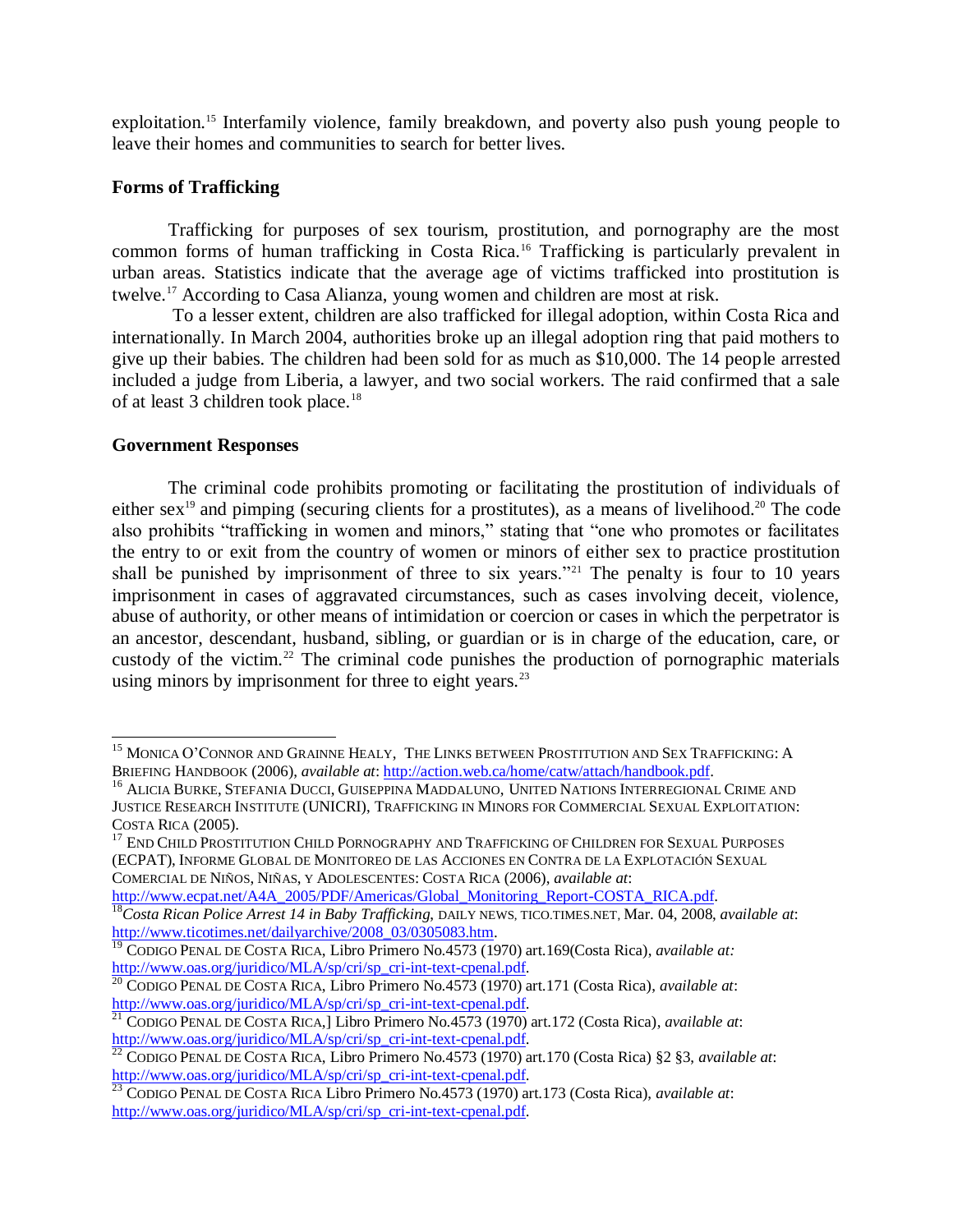The Narcotics, Psychotropic Substances, Illegal Drugs, and Related Activities Act criminalizes the laundering of assets generated by specified criminal actions.<sup>24</sup> The act also allows the freezing, seizure, and confiscation of assets stemming from the offenses covered by the act.<sup>25</sup> The Office of the Auditor General for Financial Bodies is the supervisory body that conducts audits of banks and other nonbanking financial institutions, an important tool in uncovering and prosecuting criminal activity.

The Law Against Corruption and Illegal Enrichment in the Civil Service regulates the conduct of public employees.  $26$  It also requires sworn declaration of assets by officers in all branches of government.

In July 2007, the Costa Rican government sponsored a seminar on human trafficking, bringing together various government institutions such as the Child Welfare Office, the National Institute for Women, the Ministry of Health, and the Ministry of Public Security. The conference was part of a larger Costa Rican plan to step up government efforts to combat human trafficking. The government is in the process of drafting a national plan to create harsher sentences for those convicted of human trafficking.<sup>27</sup>

## **Nongovernmental and International Organization Responses**

In August 2008, the International Organization for Migration (IOM) joined forces with the National Coalition Against Human Trafficking and Migrant Smuggling of Costa Rica and Nicaragua's National Committee Against Human Trafficking to bring awareness and training to public officials, including police and immigration officers, nongovernmental organization staff, and other relevant stakeholders. The goal was to educate them on how to identify trafficking networks and how to provide assistance to victims in border areas. In training local officials, especially border patrol police—who are often the first to get in contact with the victims—the IOM hopes to improve officials' ability to identify a trafficking victim and provide assistance as soon as possible.<sup>28</sup>

In May 2006, the Inter-American Development Bank, together with the IOM and the Ricky Martin Foundation, launched an antitrafficking campaign, "Llama y Vive" (Call and Live), in Costa Rica, El Salvador, Nicaragua, and Peru. The campaign publicizes telephone hotlines for prevention and protection as well as distributes print and audiovisual materials featuring Latin American singer Ricky Martin, a strong advocate for human trafficking victims. <sup>29</sup>

[http://www.bccr.fi.cr/documentos/secretaria/archivos/Ley%20Estupefacientes%207786](http://www.bccr.fi.cr/documentos/secretaria/archivos/Ley%20Estupefacientes%207786-reformada%20Ley%208204.pdf) [reformada%20Ley%208204.pdf.](http://www.bccr.fi.cr/documentos/secretaria/archivos/Ley%20Estupefacientes%207786-reformada%20Ley%208204.pdf)

 $\overline{a}$ 

<sup>&</sup>lt;sup>24</sup> Ley Sobre Estupefacientes, Sustancias Psicotrópicas, Drogas de Uso No Autorizado y Actividades Conexas No.7786 (1998), *available at*:

<sup>25</sup> *Id*. at 24, art. 31.

<sup>26</sup> Ley Sobre el Enriquecimiento Ilicito de Servidores Publicos No.6872 (1983), *available at*: [http://www.dhr.go.cr/Ley6872.doc.](http://www.dhr.go.cr/Ley6872.doc)

<sup>27</sup> *Government Steps up Efforts to Combat Human Trafficking*, DAILY NEWS TICOTIMES.NET, *available at*: [http://www.ticotimes.net/dailyarchive/2007\\_07/072707.htm#story3.](http://www.ticotimes.net/dailyarchive/2007_07/072707.htm#story3)

 $\overline{^{28}}$  Press Release, International Organization for Migration (IOM), Identifying Human Traffickers and Their Victims, Aug. 29, 2008, *available at:* [http://www.iom.int/jahia/Jahia/pbnAM/cache/offonce?entryId=18356.](http://www.iom.int/jahia/Jahia/pbnAM/cache/offonce?entryId=18356)

<sup>&</sup>lt;sup>29</sup> Press Release, Inter-American Development Bank (IDB), IDB Launches Regional Campaign Against Human Trafficking with Ricky Martin Foundation and IOM (May 10, 2006), *available at*: [http://www.iadb.org/NEWS/detail.cfm?language=English&id=3056.](http://www.iadb.org/NEWS/detail.cfm?language=English&id=3056)